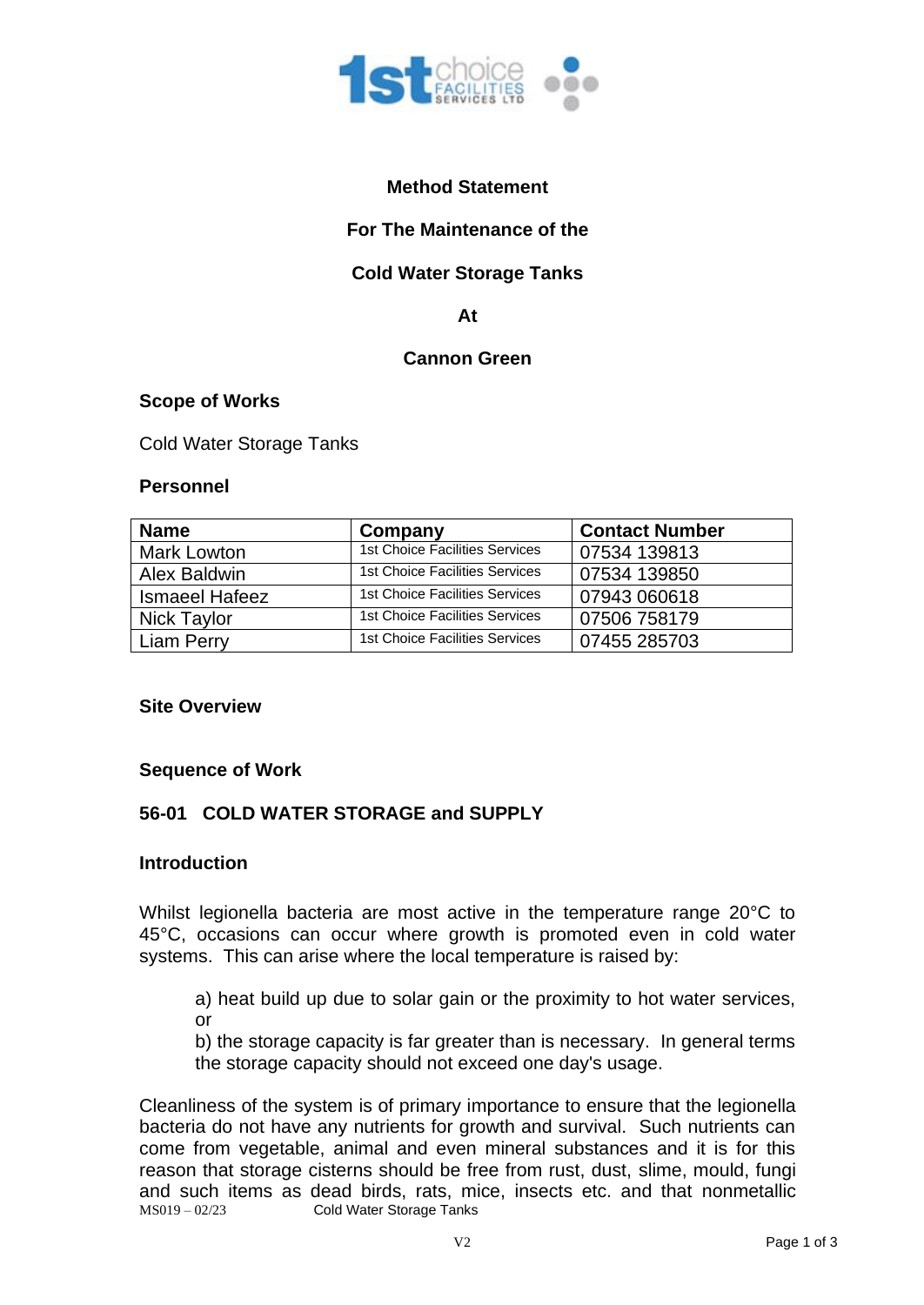

materials satisfy the requirements of BS6920. Lists of materials approved by the water industry are published in the Water Fittings and Materials Directory (see Standards List), All new and replacement water fittings should satisfy Byelaws requirements and be listed in the directory.

### **Cleansing of tanks, cisterns and associated pipework should be followed by full disinfection in accordance with the procedures laid down in ACOP L8.2001.**

Cisterns must have close fitting lids, which should not be of timber or other porous materials. Lids should have vent pipes of adequate cross section to prevent suction developing on water draw off. All vent pipes and overflows should be fitted with close mesh to prevent the ingress of foreign matter. These should be cleaned annually.

The pipework system should be free of any points where pockets of dirt, slime or sediment can build up. Where it is impossible to ensure this the system should be disinfected on a regular basis.

# **56-02 COLD WATER STORAGE TANKS and CISTERNS**

| <b>ITEM</b>                                     | FREQ.          | <b>ACTION</b>                                                                                                             | <b>NOTES</b>                                                                                                                  |
|-------------------------------------------------|----------------|---------------------------------------------------------------------------------------------------------------------------|-------------------------------------------------------------------------------------------------------------------------------|
| 1.<br>Float operated<br>ball valve              | 3m             | Check operation, water<br>level and shut off.<br>Replace washer if<br>necessary. Check float<br>for leakage and security. |                                                                                                                               |
| 2.<br>Level control<br>switches<br>(if fitted). | 6 <sub>m</sub> | Check for scale<br>deposits, clean as<br>necessary and check<br>operation.                                                | For specialist maintenance of<br>level control switches see<br><b>LEVEL SWITCHES.</b>                                         |
| 3.<br>Cistern or tank<br>body.                  | 6 <sub>m</sub> | Check for leaks and any<br>structural weaknesses.                                                                         | Ensure that any brackets, etc.<br>supporting the tank are firmly<br>fixed.                                                    |
| 4.<br>Valves                                    | 6 <sub>m</sub> | Check valve stems are<br>free to turn.                                                                                    | Ensure that any insulation or<br>trace heating cable removed<br>during inspection is replaced or<br>frost damage could ensue. |
| 5.<br>Air vents<br>and overflow<br>screens.     | 6 <sub>m</sub> | Check for blockage and<br>condition.                                                                                      | Clean when necessary.<br>Report if replacement needed.                                                                        |